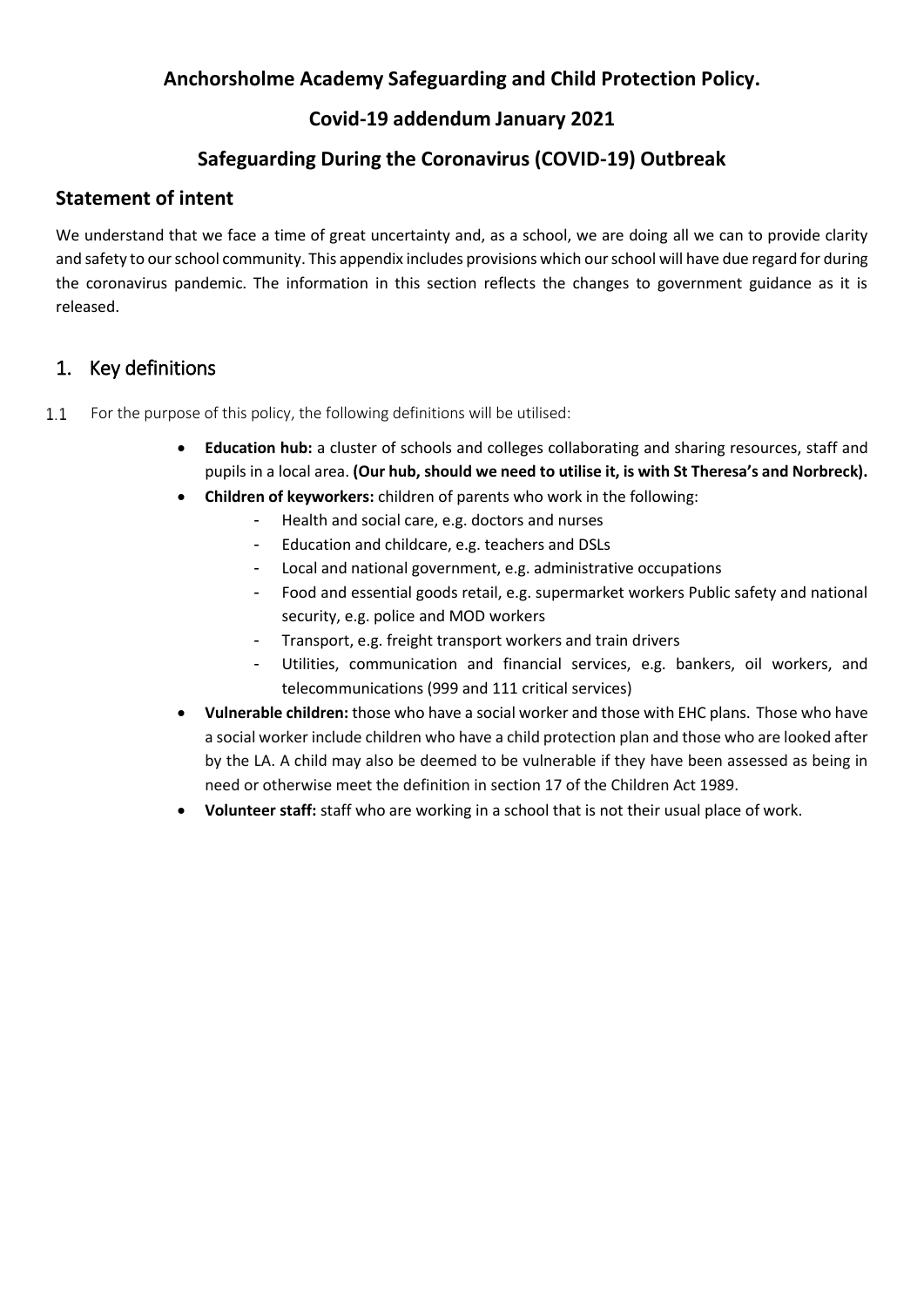# 2. The role of the DSL and their deputies

- $2.1$ In light of the current crisis, the school has additional measures in place to ensure the safety and wellbeing of its pupils – this approach is led by the DSLs. The DSLs at Anchorsholme Academy are Mrs Foster, Mrs Carter and Mr Dow.
- $2.2$ During partial school closure, the DSL and their deputies are responsible for:
	- Ensuring they or their deputies are available at all times, either in school or via telephone or online communication.
	- Sharing their time and resources with other schools, where necessary.
	- Being responsible for amending this addendum in line with the continual changes to education policy released by the DfE and communicating all changes to staff and volunteers.
	- Identifying vulnerable children and communicating additional safeguarding provisions to pupils and their families. **(Mrs Foster will phone these families on a weekly basis and record all contact made.)**
	- Ensuring the school's pupils that are attending another school (as part of the hub approach) have the required support and communicating the pupil's additional needs with the other school's DSL.
	- Working with the **VSH (Virtual School Head-Jeremy Mannino)** and wider LA to protect vulnerable children. **(Mrs Foster will report all contact made to the temporary dedicated inbox)**
	- Ensuring staff are aware of reporting channels for safeguarding concerns. **This continues to be via My Concern which Mrs Foster and Mrs Carter will continue to monitor daily.**
	- Ensuring there is a consistent approach to safeguarding children throughout the coronavirus pandemic.
	- Providing pupils with clear communication channels so they can report any concerns they have, including reports of peer-on-peer abuse. **(All children and families have been given a class email address to email their class teacher with any questions, issues or concerns).**
	- Ensuring any pupil who is not formally considered as vulnerable, but who may still be vulnerable, has access to school/support where required.**(Phoned weekly)**
	- Identifying a suitable member of the SLT **(Deputy Head)** to assume the role of temporary DSL should both themselves and their deputies become unable to work.
	- Providing all volunteers and volunteer staff with copies of this additional policy.
	- Adhering to safer recruitment procedures and carrying out risk assessments on volunteers where required.
	- Seeking assurances from employers of volunteer staff, to ensure they have up-to-date safeguarding training and are safe to work with children.
- $2.3 -$ The DSL will report back to the governing board on all relevant safeguarding concerns experienced during partial school closure.
- The DSL will work with the local safeguarding partners to ensure pupils remain safe during partial school closure. 2.4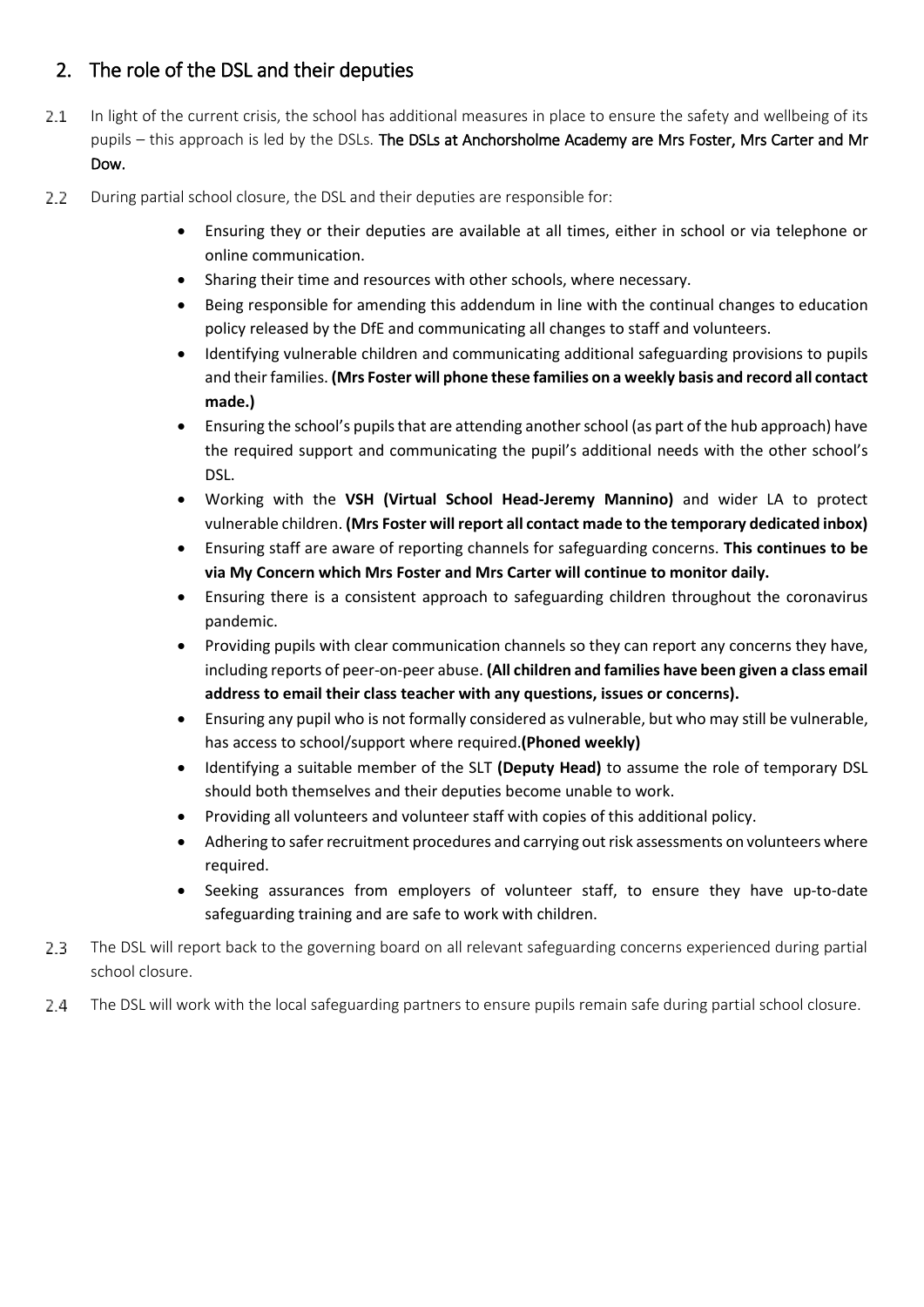### 3. Attendance

- The school will not use its regular attendance register to record attendance during partial school closure.  $3.1$
- The school will report to the DfE the number of pupils in school and whether they remain partially closed. This  $3.2$ form will be submitted by 12:00pm each weekday. Mrs Bateson is submitting this.
- The school will record and investigate any absences where it expected a child to attend school and did not or where
- 3.3 parents have arranged care for their child who subsequently did not attend. Any concerns are reported to the PWO Karen Manning.
- If pupils need to attend a different school we will ensure they are in a safe environment. For LAC, any change will  $3.4$ be organised and monitored by the VSH.
- The DSL makes a pupil's temporary school aware of the reason why they are vulnerable (where relevant) and 3.5 ensures the temporary school has access to the pupil's EHC plan and other supporting documents – this will be provided before the pupil is moved or as soon as possible.
- The school will not prevent the transfer of safeguarding data to a pupil's temporary school, yet, it will always have 3.6 due regard for data protection legislation during the transfer of information.

# 4. Staff training and safeguarding induction

- The school will ensure that all existing school staff have read part one of 'Keeping children safe in education' (KCSIE)  $4.1$ and are suitably trained in this policy and any local safeguarding arrangements.
- The DSL and Headteacher will ensure any volunteer staff from other schools are suitably trained in safeguarding 4.2 and ensure that they have read KCSIE and are aware of the school's safeguarding policy and procedures and any additional local safeguarding arrangements.
- The Headteacher will risk assess any volunteers and volunteer staff working with pupils and use their professional 4.3 judgment to assess whether they are suitable to work with pupils.
- The school will follow safer recruitment processes, in line with the policy, if acquiring new staff.  $4.4$
- Anyone who has not undergone suitable DBS checks will not be left unattended with pupils. 4.5
- The school will report anyone to the TRA who they consider a safeguarding risk by emailing 4.6 [Misconduct.Teacher@education.gov.uk](mailto:Misconduct.Teacher@education.gov.uk) – all referrals received by the TRA will continue to be considered.
- The school will have a rota system which allows the Headteacher to be aware of who will be in school at any one 4.7 given time.
- The school will keep a record of each record of attendance for staff and pupils within school and any additional 4.8 risk assessments made on staff in a secure file, e.g. the SCR.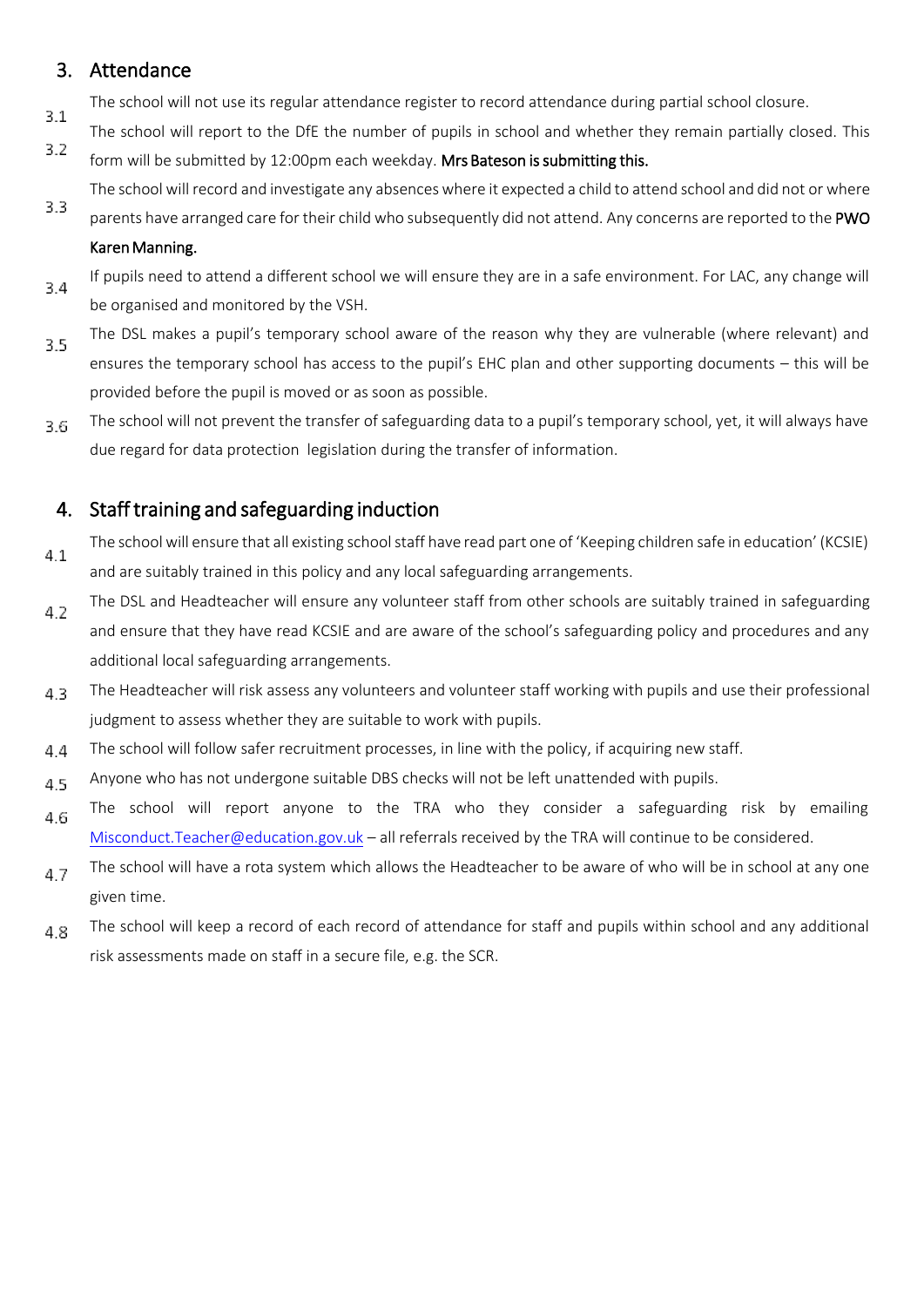## Online safety and security

- 4.9 All online programmes used will be checked by the school's Data Protection Officer (DPO) and Network Manager to ensure they are reputable and GDPR compliant.
- 4.10 The Network Manager will work to ensure any loaned devices are secure and have the necessary antivirus malware protection downloaded.
- 4.11 Any online queries which require the Network Manager will be addressed over the phone or online as much as possible – face-to-face contact is kept to a minimum.
- $4.12$ The DSL will inform the governing board on how they are ensuring pupils remain safe online during partial school closure.
- $4.13$ Pupils will report any suspicious online activity they encounter to the DSLs or Headteacher.
- $4.14$ Staff will adhere to the Staff Code of Conduct at all times when delivering education online.
- Staff will report any concerns over a pupil's safety online to the DSLs/Headteacher.  $4.15$
- 4.16 The school will collaborate with parents and carers to reinforce the importance of online safety. (see additional advice on school website and sent via parent app)

### 5. Mental health

- $5.1$ The school understands how the coronavirus pandemic can cause pupils and staff to feel anxious and concerned and will offer any essential support required to those in need.
- The Headteacher will ensure that staff feel supported during this stressful time. 5.2
- 5.3 Pupils will have access to help them cope with their mental health, including ChildLine and other online services. (see website)
- Face-to-face support will only be provided where necessary or unavoidable.  $5.4$

### 6. Supporting pupils at home

- $6.1$ Pupils are provided with online safety information by their teacher/Network Manager (see website).
- 6.2 Pupils will be directed to practical online support, such as ChildLine, where they feel unsafe and require support outside of school (see website).
- 6.3 Parents are given a list of websites their child will be accessing and any information of online sessions with staff their child will be participating in during partial school closure (all websites on children's portal).
- 6.4 Parents have been provided with a class email address to contact the teacher with any concerns. The teacher will contact the DSL with any safeguarding concerns raised.